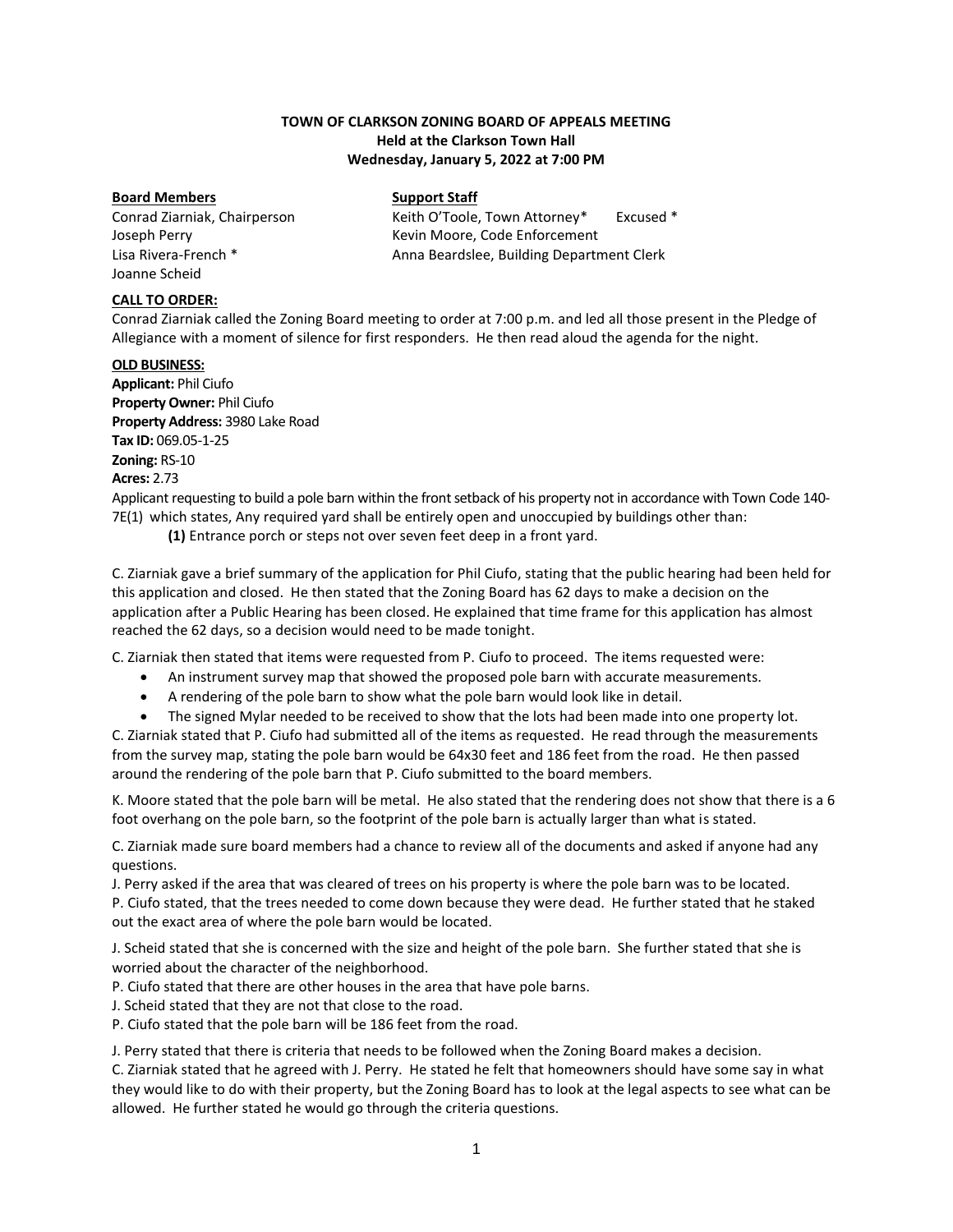C. Ziarniak began to by going over the first criteria question which reads:

#### **1) What undesirable changes will be produced in the character of the neighborhood by the granting of the variance?**

J. Scheid stated that the size of the pole barn could affect the character of the neighborhood. C. Ziarniak agreed and read off the measurements of the pole barn. He further stated that it is a large building that will be in front of the house on the property.

#### **2) What other methods does the applicant have to achieve the benefit other than the area variance?**

C. Ziarniak stated that although P. Ciufo has reasons why he is unable to place the pole barn in another location. There is another location on the property where the pole barn could be placed without a variance.

#### **3) Is the requested area variance substantial?**

C. Ziarniak stated that the pole barn is completely in front of the primary residence. He stated it is very substantial.

P. Ciufo stated that he is unable to place the pole barn behind the house.

J. Perry stated that when he looks at an overview of the property on google maps, an area is shown where cars are parked in the back and off to the side of his house and stated that the pole barn could be placed in that location.

P. Ciufo stated that there is a pond as well as his daughter's volleyball court is back there.

K. Moore stated that if P. Ciufo withdraws the application now, he would be able to come back in front of the Zoning Board with a different location. He then explained that if the application gets denied, P. Ciufo will not be able to apply for an area variance for one year.

P. Ciufo stated that he would like to withdraw his application for the pole barn.

#### **PUBLIC HEARING:**

**Applicant:** Jeff Carlucci **Property Owner:** Cheryl and Howard Ward **Property Address:** 3780 Lake Road **Tax ID:** 054.17-1-7

**Zoning:** RS-10

Applicant requesting a variance to install a generator within the front setback of the house not in accordance with Town Code140-7E(1[\) w](https://ecode360.com/8650564#8650564)hich states:

Any required yard shall be entirely open and unoccupied by buildings other than:

[\(1\)](https://ecode360.com/8650565#8650565) Entrance porch or steps not over seven feet deep in a front yard.

C. Ziarniak read aloud the Legal Notice for Cheryl and Howard Ward and asked the representative to give a brief summary of the request.

Jeff Carlucci is present at the meeting to represent Cheryl and Howard Ward. He explained that the homeowners are looking to install a generator at their home. He further stated that based off where the gas and electric meters are located it has created some issues to be able to install the generator. He said that normally wires could be dug underground, but there is sidewalk on the sides of the house. The inside of the house is also completely finished and drilling into the house would damage the knotty pine wood that is throughout the house. He explained that knotty pine is not a wood that you can just go and buy from a store. It would be very costly to replace. He stated that they decided to propose the generator location as submitted, as it will not create as much damage to replace, it will be less costly, and it will not be visible from the road because there is already a decorative fence that would block the generator from the road.

J. Perry stated that a generator could be placed anywhere.

J. Carlucci agreed and stated that a generator could be placed anywhere, however, it will be more costly to the homeowner, it would cost upwards to \$20,000.00 for them to install the generator in another location. He stated that if the homeowner gets approval, the cost of the generator would be \$13,300.00. He said that tunneling under sidewalk could damage the sidewalk and it is very possible it could collapse in the future. He further stated that they are trying to get the install done with the least amount of damage done.

K. Moore stated to run gas lines it will increase his cost by 50%. He further stated that this property has a lot of landscaping in the front yard, so the proposed location of the generator, will not be seen from the road.

J. Scheid asked if something could be placed around the generator to help lessen the visibility from the road.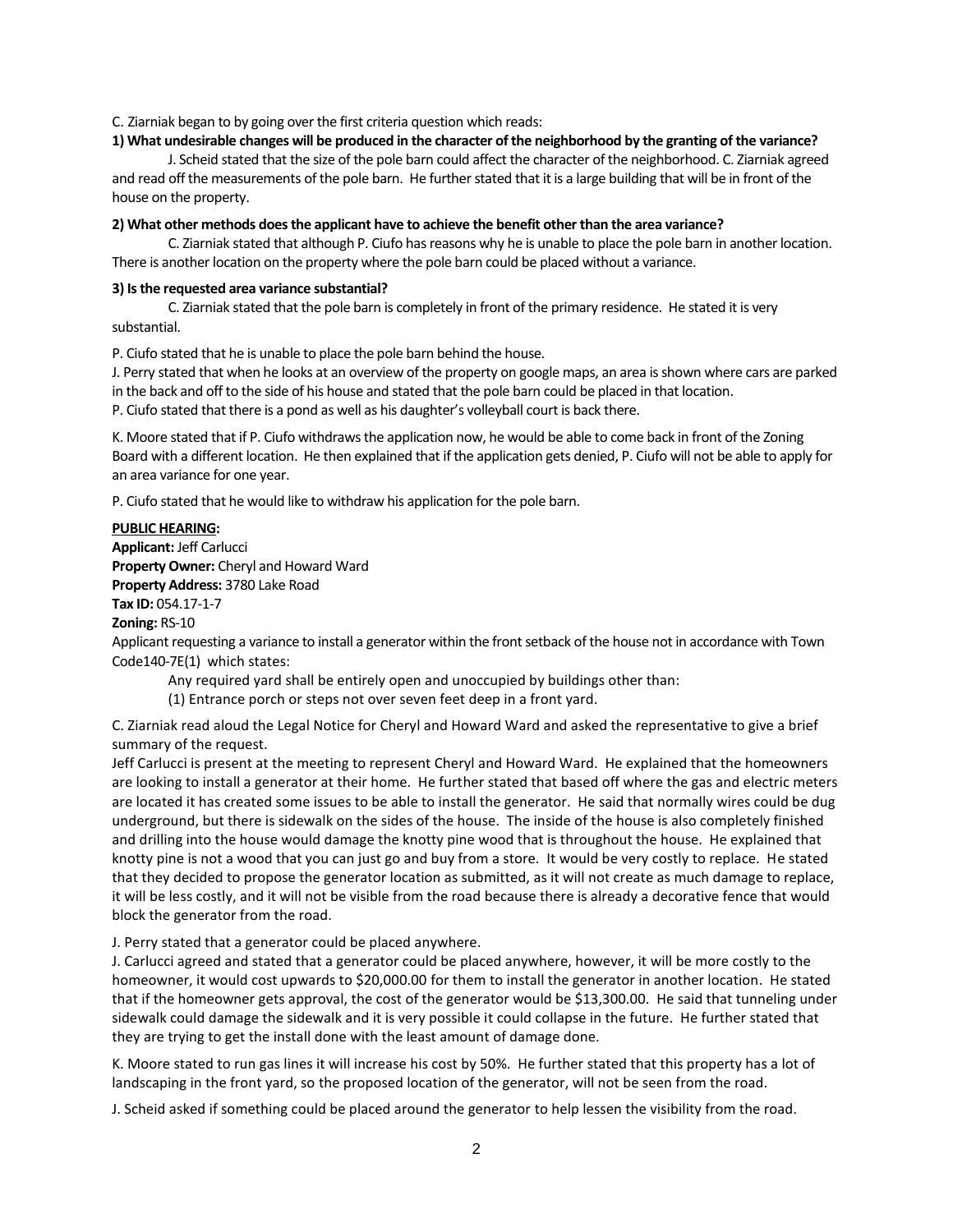J. Carlucci stated that there is already fencing up, which will provide a barrier.

C. Ziarniak asked about the sound of the generator.

J. Carlucci stated that the proposed generator location is in the middle of the front yard, so one side will not be favored.

J. Perry asked if the generator will be placed on a gen pad.

J. Carlucci stated that the generator will be on a gen pad.

C. Ziarniak asked A. Beardslee if anyone had sent in any correspondence on the application.

A. Beardslee stated, no.

C. Ziarniak made a motion to close the public hearing, stating that there is no one present at the meeting.

J. Perry seconded.

Unanimously carried.

C. Ziarniak read through the area variance criteria questions.

**1) What undesirable changes will be produced in the character of the neighborhood by the granting of the area variance?**

C. Ziarniak stated he didn't feel that the location of the generator would create a change to the character of the neighborhood.

**2) What other methods does the applicant have to achieve the benefit other than the area variance?** 

C. Ziarniak stated that it will be more costly for the homeowner. He further stated that using other options to install the generator, the cost would be a 50% increase. C. Ziarniak stated that finance is not in the criteria questions, but the board could take that into consideration.

#### **3) Is the requested area variance substantial?**

C. Ziarniak stated that the area variance being requested is not substantial. The amount they are requesting is required by the Town Code for the generator to be installed away from the house.

**4) Will the proposed variance have an adverse effect or impact on the physical or environmental conditions in the neighborhood?**

C. Ziarniak stated that he didn't feel that it has an impact on the environment.

## **5) Was the alleged difficulty self-created?**

C. Ziarniak stated that the homeowner answered the question as no.

J. Perry stated that if the application gets approved he felt a condition should be in place to for buffering of the generator.

C. Ziarniak asked how often a generator gets installed in the front of the property.

J. Carlucci stated, not often.

J. Perry asked the life expectancy of the generator.

J. Carlucci stated that it could last up to 15 years, but it also depends on how the homeowner maintains the generator.

K. Moore stated that the Town Hall has a generator and it is located in the front of the building because that is where the meters are located inside.

C. Ziarniak made a motion for SEQR that this is a Type II action with a negative declaration.

J. Scheid seconded.

Unanimously carried.

C. Ziarniak made a motion to approve the area variance of the generator to be located in the front of the primary residence, per the diagram submitted with the application, with the condition that the visual barrier remain in effect to block the generator.

J. Perry seconded.

Unanimously carried.